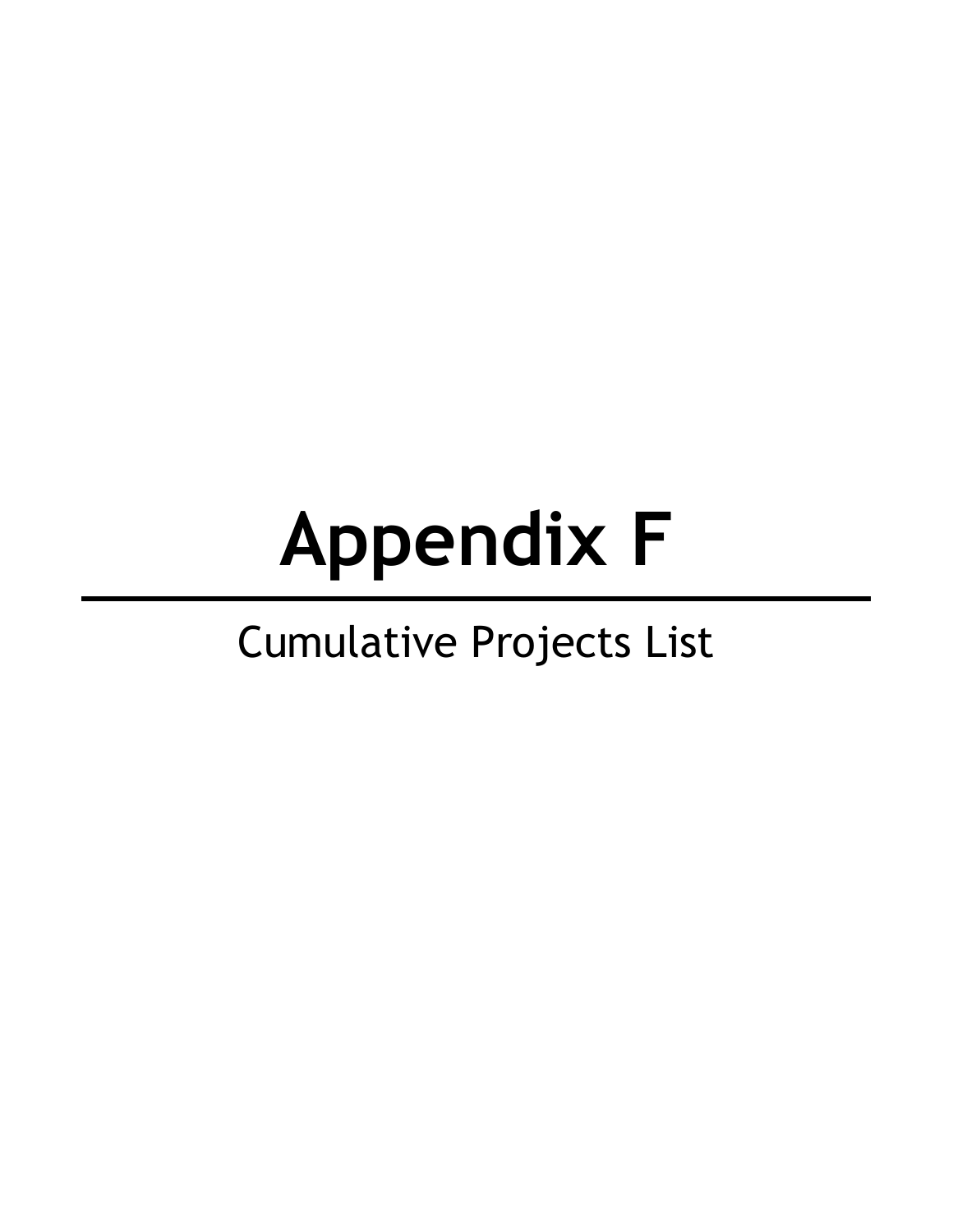| Project Name                                                                            | Location                                                               | Description                                                                                                                                                                                                                                                                                                                                                                                                                                                                                                                                                                                                                                          | <b>Project Status</b>                  |
|-----------------------------------------------------------------------------------------|------------------------------------------------------------------------|------------------------------------------------------------------------------------------------------------------------------------------------------------------------------------------------------------------------------------------------------------------------------------------------------------------------------------------------------------------------------------------------------------------------------------------------------------------------------------------------------------------------------------------------------------------------------------------------------------------------------------------------------|----------------------------------------|
| <b>Biomass Projects</b>                                                                 |                                                                        |                                                                                                                                                                                                                                                                                                                                                                                                                                                                                                                                                                                                                                                      |                                        |
| Wallowa Resources Community<br>Solutions                                                | 5400 Obyrnes Ferry Road,<br>Jamestown, California<br>(APN 063-070-086) | The project would include a small<br>sawmill and woody biomass heating<br>system. The feedstock for the facility<br>would come from forest sources.                                                                                                                                                                                                                                                                                                                                                                                                                                                                                                  | Environmental review is<br>in progress |
| Tuolumne BioEnergy, Inc.                                                                | Camage Avenue, Sonora,<br>California<br>(APNs 061-150-047 and -046)    | The project would produce wood<br>pellets. The facility would use direct<br>combustion of woody biomass to<br>power the facility with both electricity<br>and process heat (for drying the wood<br>prior to pelletizing. The facility would<br>use a 400 kilowatt (KW) electrical<br>generator and salvage 2,000 KW of<br>thermal heat for drying the woody<br>biomass feedstock. The feedstock for<br>the facility would come from forest<br>sources.<br>Activities at the site would include<br>chipping and grinding of woody<br>biomass chips. The facility would also<br>have a diesel fired standby and startup<br>generator of around 100 KW. | Environmental review is<br>in progress |
| Biocarbon Technologies                                                                  | 8933 State Route 120, Chinese<br>Camp, California<br>(APN 064-340-007) | The facility would produce biochar.                                                                                                                                                                                                                                                                                                                                                                                                                                                                                                                                                                                                                  | Environmental review is<br>in progress |
| <b>Biomass Facilities in Tuolumne</b><br>County                                         |                                                                        |                                                                                                                                                                                                                                                                                                                                                                                                                                                                                                                                                                                                                                                      |                                        |
| American Wood Fibers                                                                    | 12015 La Grange Road,<br>Jamestown, California                         | The facility produces consumer<br>packaged goods including premium<br>wood pellet fuel, equine bedding, and<br>professional grade wood flour (used in<br>products like decking, absorbents and<br>adhesives). Products are made from<br>wood fibers, wood shavings, sawdust,<br>bagged shavings, fibers for biomass,<br>wood chips, paper fibers, and<br>agricultural fibers.                                                                                                                                                                                                                                                                        | Existing facility                      |
| Sierra Pacific Industries (SPI) Sonora<br>Plant (sawmill and bark and chip<br>products) | 14980 Camage Avenue<br>Sonora, California                              | This facility produces decorative bark<br>from conifers processed at SPI<br>sawmills. Chips, bark, shavings, and<br>sawdust are leftover during the lumber<br>and millwork making process.<br>The sawmill includes a biomass power<br>plant (10.9 megawatts) that primarily<br>combusts by-products from its own<br>sawmills.                                                                                                                                                                                                                                                                                                                        | Existing facility                      |
| SPI Fencing Operations                                                                  | 14333 Perri Cone Road, Chinese<br>Camp, California                     | This facility is a sawmill that produces<br>fencing from high grade, second-                                                                                                                                                                                                                                                                                                                                                                                                                                                                                                                                                                         | Existing facility                      |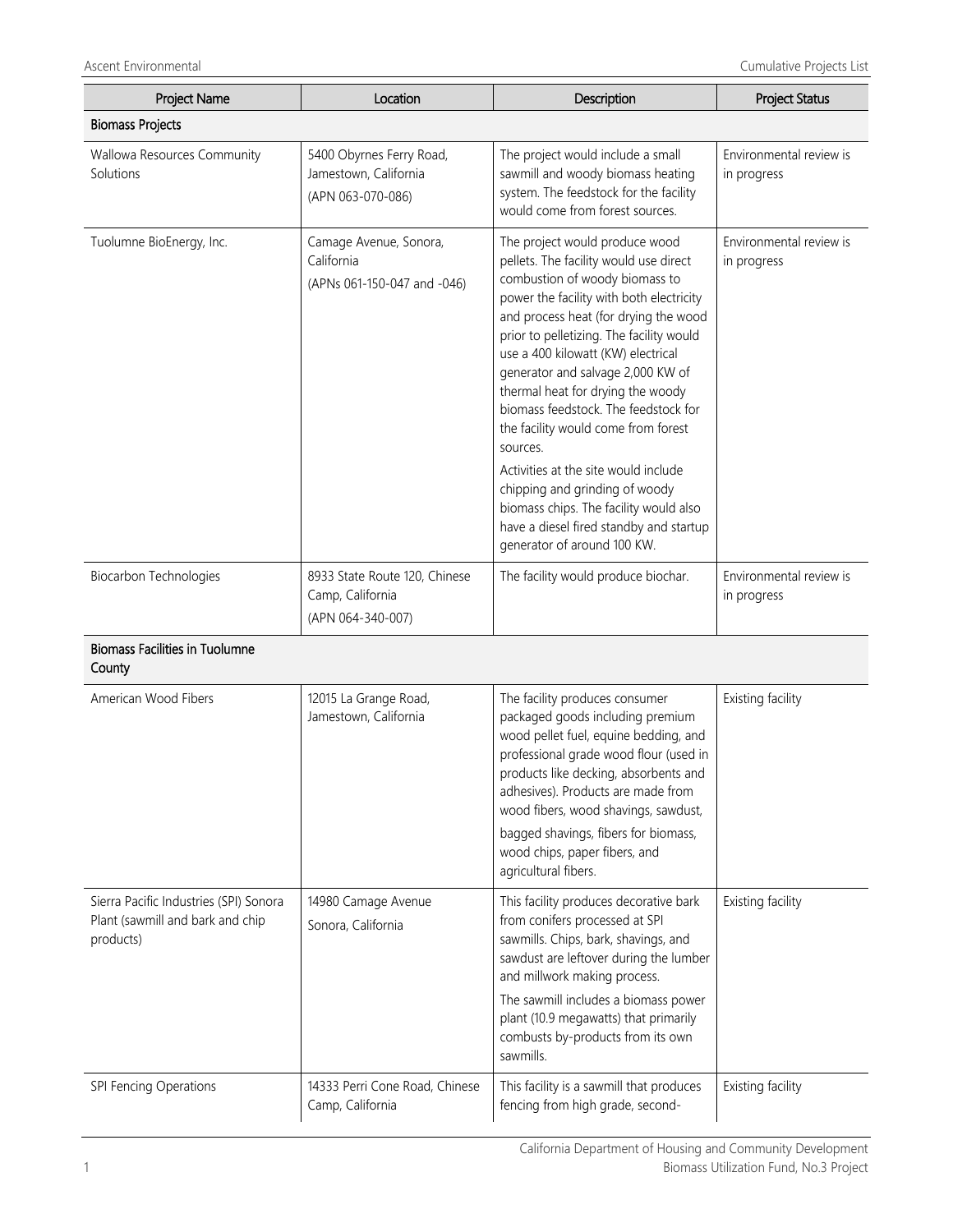| Project Name                                                                                   | Location                                                                                                                                                                      | Description                                                                                                                                                                                                                                                                                                                                                                                                                                                                                                                                                                                                                                                                                                                                                                                                                          | <b>Project Status</b>                                                                           |
|------------------------------------------------------------------------------------------------|-------------------------------------------------------------------------------------------------------------------------------------------------------------------------------|--------------------------------------------------------------------------------------------------------------------------------------------------------------------------------------------------------------------------------------------------------------------------------------------------------------------------------------------------------------------------------------------------------------------------------------------------------------------------------------------------------------------------------------------------------------------------------------------------------------------------------------------------------------------------------------------------------------------------------------------------------------------------------------------------------------------------------------|-------------------------------------------------------------------------------------------------|
|                                                                                                |                                                                                                                                                                               | growth logs provided by Sierra Pacific<br>forest lands and other local sources.                                                                                                                                                                                                                                                                                                                                                                                                                                                                                                                                                                                                                                                                                                                                                      |                                                                                                 |
| SPI Keystone Bark Plant                                                                        | 12015 La Grange Road,<br>Jamestown, California                                                                                                                                | This is an existing bark and landscape<br>materials processing facility                                                                                                                                                                                                                                                                                                                                                                                                                                                                                                                                                                                                                                                                                                                                                              | Existing facility                                                                               |
| Pacific Ultrapower Chinese Station<br>(PUCS) Biomass                                           | 8755 Enterprise Dr, Jamestown,<br>California                                                                                                                                  | The facility is a 19.8 MW biomass plant<br>utilizing wood fuel from forest<br>management operations (such as pre-<br>commercial thinning or dead tree<br>removal), urban construction and<br>demolition wood, and agricultural<br>products such as nut shells and<br>orchard prunings. The plant operates<br>under a BioRAM contract, which<br>requires it to primarily utilize fuel from<br>High Hazard Zones.<br>The power produced by PUCS is<br>purchased by Pacific Gas & Electric<br>under a long-term Power Purchase<br>Agreement.<br>PUCS is a partnership venture<br>between IHI Power Generation Corp.<br>and Jamestown Energy with IHI Power<br>Services Corporation (IPSC) serving as<br>the managing partner. IPSC provides<br>operations and maintenance services<br>under an Operations and Maintenance<br>agreement. | Existing facility<br><b>linclude</b> notes from<br>discussion with manager<br>of this facility] |
| Ron Trout Portable Sawmill Service                                                             | Twain Harte, California                                                                                                                                                       | Works with landowners to turn logs<br>into lumber for construction, fencing,<br>hardwood flooring, and trim.                                                                                                                                                                                                                                                                                                                                                                                                                                                                                                                                                                                                                                                                                                                         | Existing business                                                                               |
| <b>Forest Management Projects</b>                                                              |                                                                                                                                                                               |                                                                                                                                                                                                                                                                                                                                                                                                                                                                                                                                                                                                                                                                                                                                                                                                                                      |                                                                                                 |
| Stanislaus National Forest Prather-<br>Medusa Forest Resilience Project                        | The project area is located near<br>Prather Meadows, Big<br>Rattlesnake Creek, and Little<br>Rattlesnake Creek, Tuolumne<br>County, California                                | The project would implement<br>vegetation management actions (e.g.,<br>biomass removal, hand thinning,<br>mastication, mechanical thinning,<br>prescribed burning, salvage) within a<br>7,132-acre project area.                                                                                                                                                                                                                                                                                                                                                                                                                                                                                                                                                                                                                     | The Decision Notice was<br>signed March 17, 2021.<br>Implementation could<br>begin in 2021.     |
| Stanislaus National Forest Social and<br>Ecological Resilience Across the<br>Landscape Project | The project area is located south<br>and east of the North Fork<br>Stanislaus River and north and<br>west of the North Fork<br>Tuolumne River, Tuolumne<br>County, California | The project is a landscape-scale<br>planning and active management<br>project that would involve vegetation<br>management focused on fuel<br>reduction and forest thinning<br>treatments designed to realign the<br>landscape structure and composition.<br>Activities would include prescribed<br>fire, hand thinning, mastication,<br>mechanical thinning, and non-native<br>invasive weed control and eradication<br>in a 116,692-acre project area.                                                                                                                                                                                                                                                                                                                                                                              | Environmental review is<br>in progress                                                          |